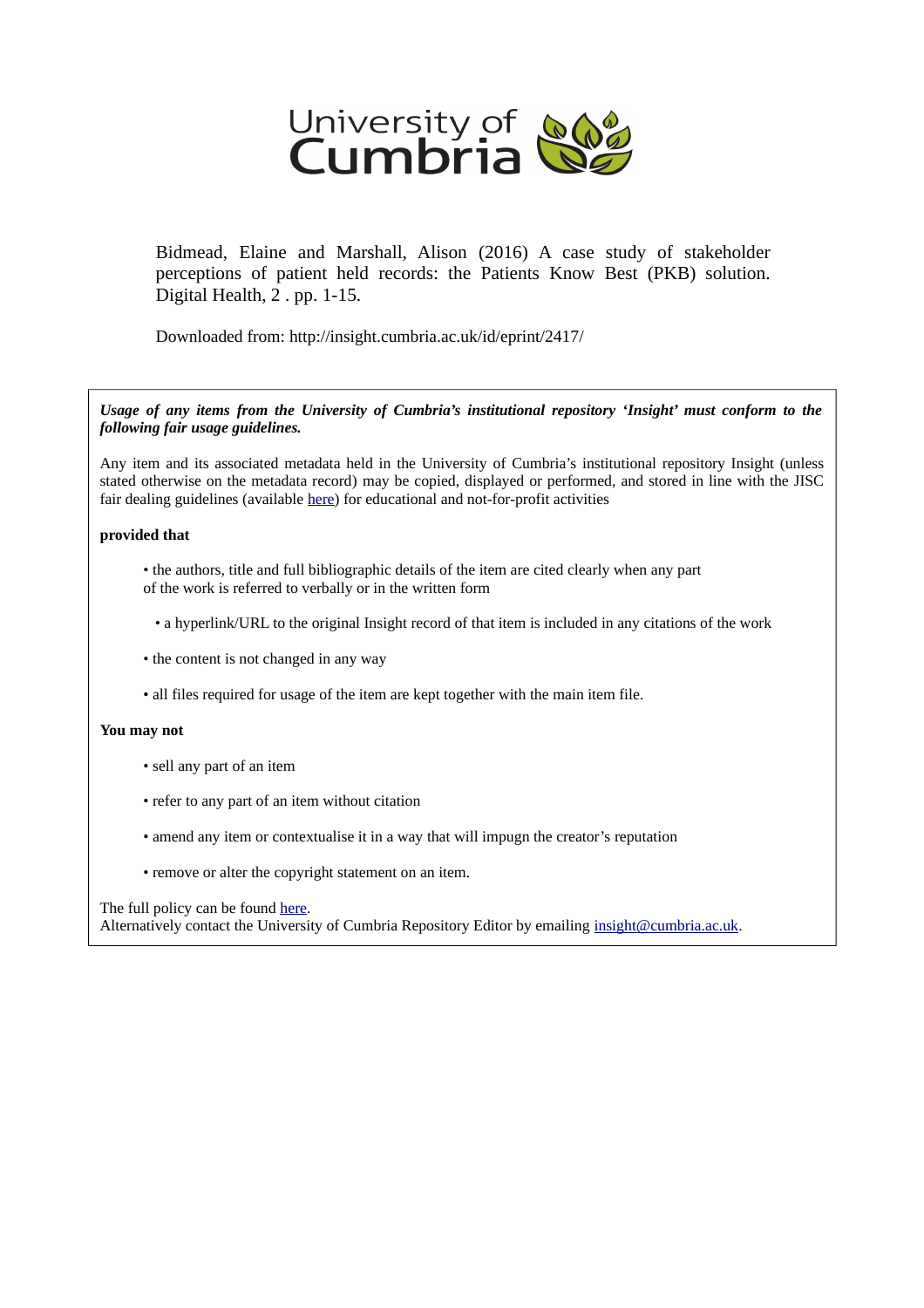

# A case study of stakeholder perceptions of patient held records: the Patients Know Best (PKB) solution

Digital Health Volume 2: 1–15 C The Author(s) 2016 Reprints and permissions: sagepub.co.uk/journalsPermissions.nav DOI: 10.1177/2055207616668431 dhj.sagepub.com



Elaine Bidmead<sup>1</sup> and Alison Marshall<sup>2</sup>

## Abstract

Introduction: Patients Know Best (PKB) provides a patient portal with integrated, patient-controlled digital care records. Patient-controlled personal health records facilitate coordinated management of chronic disease through improved communications among, and about, patients across professional and organisational boundaries. An NHS foundation trust hospital has used PKB to support self-management in patients with inflammatory bowel disease; this paper presents a case study of usage.

Methods: The stakeholder empowered adoption model provided a framework for consulting variously placed stakeholders. Qualitative interviews with clinical stakeholders and a patient survey.

Results: Clinicians reported PKB to have enabled a new way of managing stable patients, this facilitated clinical and cost effective use of specialist nurses; improved two-way communications, and more optimal use of outpatient appointments and consultant time. The portal also facilitated a single, rationalised pathway for stable patients, enabling access to information and pro-active support. For patients, the system was a source of support when unwell and facilitated improved communication with specialists. Three main barriers to adoption were identified; these related to concerns over security, risk averse attitudes of users and problems with data integration.

Conclusions: Patient-controlled personal health records offer significant potential in supporting self-management. Digital connection to healthcare can help patients to understand their condition better and access appropriate, timely clinical advice.

## Keywords

Integrated digital care record, self-management, long-term conditions, digital health adoption, PHRs, e-health, electronic patient-controlled health record, electronic personal health record, patient reported outcomes, irritable bowel disease

Submission date: 10 February 2016; Acceptance date: 29 July 2016

# Introduction

Patient held personal health records (PHRs) are recognised as 'a convenient tool to help patients organize their health information so that multiple medical professionals can share the information effectively'.<sup>1</sup> The most advanced PHRs contain all health (and possibly social care) information for that individual. However, many systems offer partial functionality, within a single service or department. Nonetheless, this functionality is a significant improvement on paper based systems, where input from the different users cannot be easily captured and shared dynamically. Notwithstanding, as noted by Kelsey, $2$  'the online revolution that has transformed so much of the rest of our lives does not support us nearly well enough as patients, citizens or caregivers'.

This paper examines usage of an electronic patient held PHR known as Patients Know Best (PKB).

Corresponding author:

Creative Commons CC-BY-NC-ND: This article is distributed under the terms of the Creative Commons Attribution-onCommercial 3.0 ெ⊕ெ License (http://www.creativecommons.org/licenses/by-nc/3.0/) which permits non-commercial use, reproduction and distribution of the work without further permission provided the original work is attributed as specified on the SAGE and Open Access page (https://us.sagepub.com/en-us/ nam/open-access-at-sage).

<sup>&</sup>lt;sup>1</sup>Cumbrian Centre for Health Technologies (CaCHeT), University of Cumbria, Carlisle, UK

<sup>&</sup>lt;sup>2</sup>Cumbrian Centre for Health Technologies (CaCHeT), University of Cumbria, Lancaster, UK

Elaine Bidmead, Cumbrian Centre for Health Technologies (CaCHeT), University of Cumbria, Fusehill Street, Carlisle, CA1 2HH, UK. Email elaine.bidmead@cumbria.ac.uk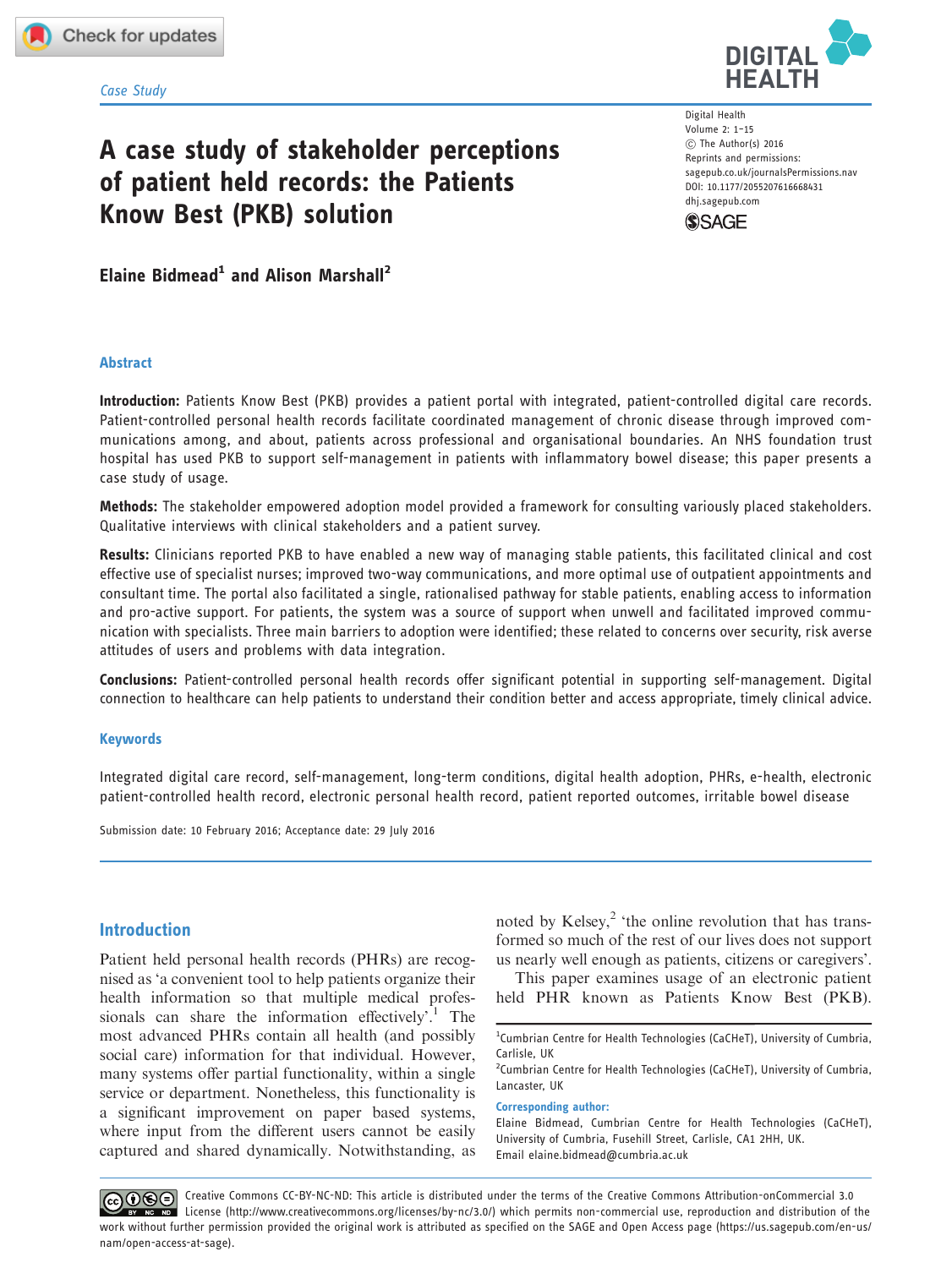Consideration of the use of electronic PHRs is timely due to the UK policy initiative that 'all patient and care records will be digital, real-time and interoperable by 2020'.3

Previous studies of electronic PHRs have highlighted a host of benefits. Electronic PHRs have been found to facilitate the integration of information from different systems<sup>1</sup> and to have enabled better coordination and communication of information to improve patient care.<sup>1,4</sup> PHRs allow improved communications among and about patients across professional and organisational boundaries, which facilitates coordinated management of chronic disease and reductions in duplicated procedures and prescription errors.<sup>1,4-6</sup> Communications between patients and providers are also improved. $<sup>7</sup>$  Further, it has been found that patient</sup> usage of PHRs improves patient knowledge of their condition,<sup>7</sup>as well as compliance to treatment and to drug regime, $8$  to the extent that patients become active participants in their own health care.<sup>1,4,7,9</sup> PHRs lead to improved patient self-management.<sup>7,10-13</sup>

PKB is an integrated patient portal and information exchange system that aims to help clinicians share information, engage with patients and to empower patients to manage their care. Patient portals tend to be providertethered applications that enable patient access to selected health information that is produced and managed by a healthcare provider.<sup>11</sup> This means that some portals allow patient access to health information but not control of it. $13$  The PKB PHR system differs by offering a range of features, some of which allow patient interaction and control. When fully integrated with hospital information systems PKB facilitates self-management by allowing patients to interact with care plans, medication regimes and information libraries via the portal. PKB is internet based and can be accessed securely via mobile devices and personal computers. PKB allows communication via video-conferencing and through secure messaging using the UK National Health Service (NHS) N3 network; data is encrypted for transfer and storage. Patients can upload information to their record and can access lab results and letters from the provider. Further, in PKB the patient controls their personal record and can permit access to others thus overcoming technico-legal difficulties in sharing access across health providers and organisational boundaries. Therefore, PKB combines portal access with an electronic, integrated, PHR.

The PKB PHR system has been used with inflammatory bowel disease (IBD) patients in the Gastroenterology Department of an English NHS Foundation Trust Hospital (Trust1) since late 2013; three factors prompted use:

1. Trust1 were participants in the national Inflammatory Bowel Disease Registry (a large patient database 'set up to provide the first ever UK-wide repository of pseudonymised IBD adult and paediatric patient data for prospective audit and research purposes');<sup>14</sup> clinicians wanted to enable patient access to personal information held on the registry.

- 2. People with IBD can experience periods of severe symptoms (flare-ups), as well as long periods of 'remission' when they have few or no symptoms at all. Clinicians wanted an improved system for managing patients in remission (i.e. stable patients), instead of continuing outpatient care or discharge to primary care. Clinicians were aware of a variety of issues relating to patient care in the community such as: patients being lost to follow up; maintenance therapy not being continued; GPs stopping prophylactic therapy; patients believing they no longer had IBD; and patients feeling 'not wanted' and 'unloved'. These issues had resulted in patients being re-referred to Trust1 with significant flare-ups.
- 3. Clinicians wanted to support patients to self-manage their condition.

Consequently, Trust1 desired a new approach to the management of stable IBD patients that would be proactive; improve the integration of primary and secondary care; and provide patients with a 'safe and efficient' self-management system. Self-management can be an effective way for IBD patients to maintain a full and healthy lifestyle, whilst maximising their quality of life. The National IBD Standard (2013) supports the notion that this is best achieved by using specialists to help support, guide and empower patients to better selfmanage.<sup>15</sup> So to support self-management Trust1 devised a new system comprised of: a functional database (the National IBD Registry); condition monitoring via virtual clinics and faecal calprotectin tests (recommended by NICE to 'help doctors distinguish between inflammatory bowel diseases'); $^{16}$  and a communication portal – provided by PKB.

The PKB PHR system was central to the new management system at Trust1 wherein patients choosing to activate a PHR would be provided with a secure and safe personalised website facilitating worldwide access to: a library of advice leaflets; instant IBD symptomatic assessment with direct alert system to the IBD Team and rapid response management advice; and a portal of access to hospital specialists. Further, the planned integration of the PKB PHR system with the National IBD Registry and with hospital records would, when established, allow patients to view, and share with others, their health information and test results. Taken together these aspects of PKB would help Trust1 reach elements of IBD Standards A, C, D, E.<sup>15</sup>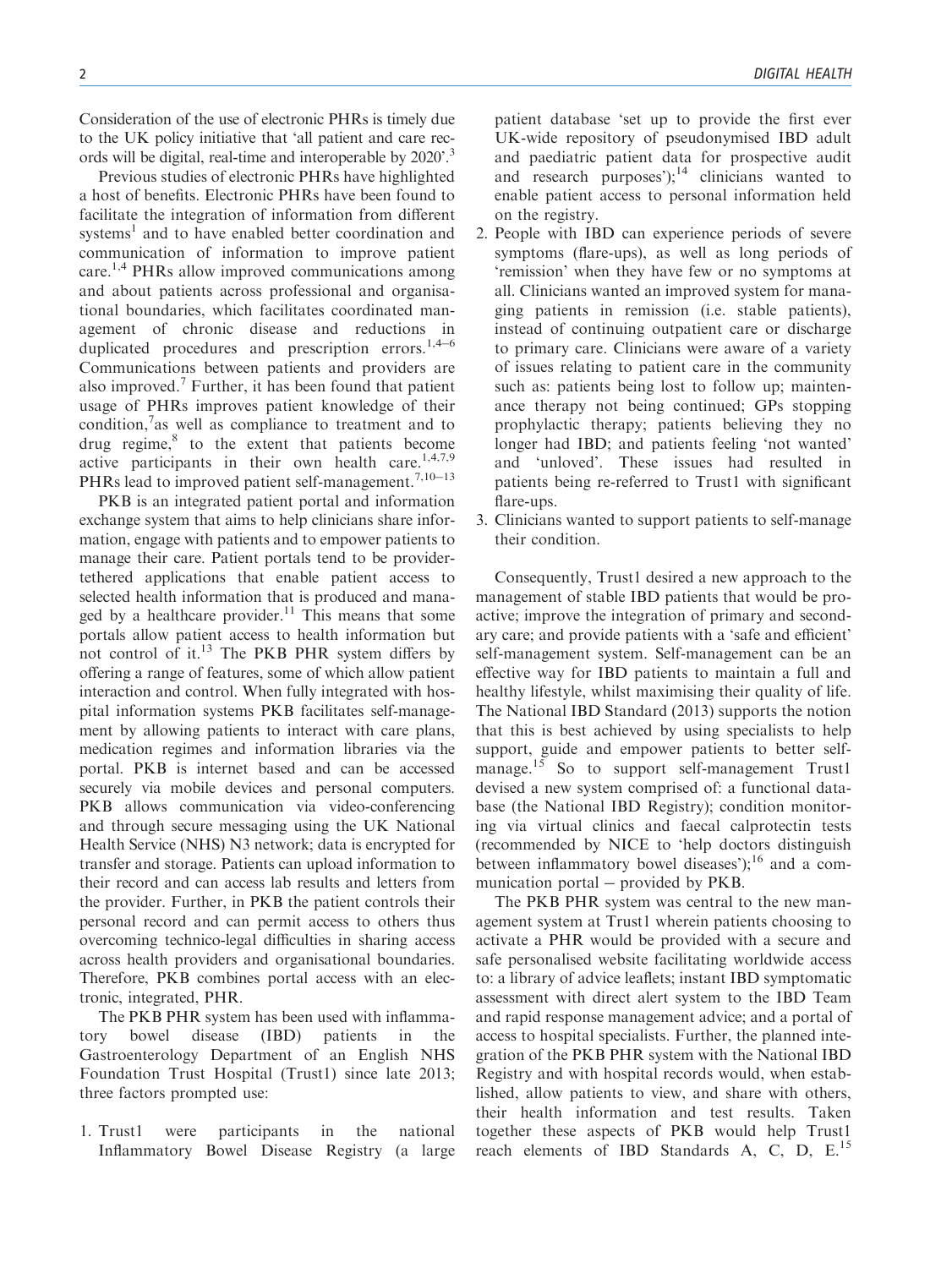At the time this study was conducted, full integration of PKB with hospital records and the National IBD Registry had not been completed.

The authors were commissioned by PKB to work with them and a senior gastroenterologist at Trust1 in order to understand from the viewpoint of user stakeholders the barriers to and benefits from using the PKB PHR system, and to share these findings with the aim of facilitating wider adoption of the technology. This work is presented here as a case study.

#### **Methods**

This technology adoption study employed the stakeholder empowered adoption model  $(StEAM)$ ,<sup>17</sup> which was developed to overcome the difficulties experienced in digital health adoption, scale-up and implementation. Many pilots are undertaken and evaluated, but frequently produce evidence that is not appropriate to decision-making. Stakeholder perspectives can be neglected, but frequently are at the root of barriers to adoption and implementation. The StEAM model provides a framework for consulting all stakeholders, in four categories: professional users, patient users (user stakeholders), organisational management and technology supplier (economic stakeholders), to inform the design of the study by seeking to understand what measures of success are required. Measures of success tend to be specific to the different stakeholder groups. In particular, the attitudes and requirements of professional staff – and their roles in advocacy, service development and improvement – are often neglected. Enabling all stakeholders to understand perspectives of the other stakeholder groups can also be extremely powerful in driving change.

## **Timescale**

The study was undertaken over four months beginning November 2014.

## Study preliminaries

Initial planning meetings were held with PKB, Trust1 and a representative of Trust1's Clinical Commissioning Group in order to identify what measures of success were required. These meetings informed the design of the study and a study protocol was then developed and submitted to Trust1 in December 2014. In mid-January 2015 the study was approved as a service evaluation with agreed procedures for access to relevant staff and anonymised patients. Data collection was undertaken during January and February 2015 using semi-structured interviews with clinical stakeholders and a patient survey.

# Semi-structured interviews

Semi-structured interviews were chosen in order to facilitate the collection of in-depth data in a short timeframe. Semi-structured interviews allow for guided yet open, two-way discussions wherein interviewees are able to introduce evidence they perceive to be important The interview schedule, used with all interviewees, involved eight questions designed to encourage discussion about (i) interviewees' expectations compared to the reality of using PKB; (ii) the impacts of PKB use (negative and/or positive) on different stakeholders (i.e.: interviewees, patients and hospital department/ organisation), (iii) pitfalls and potential barriers to adoption. The interview schedule was designed to facilitate data collection along general themes but from particular stakeholder perspectives and to encourage the introduction of new ideas.

The research team aimed to gather data from user stakeholders; PKB wanted to understand the factors effecting uptake after their product had been commissioned. In terms of clinical stakeholders, seven potential interviewees with user experience of PKB were identified by the gastroenterologist at Trust1 and by PKB (four consultant gastroenterologists and three IBD nurse specialists); of these five were available for a telephone interview within the timescale of the study: one consultant gastroenterologist (CGT1 - duration: 80 min) and two IBD nurse specialists from Trust1 (IBDNS1T1 and IBDNS2T1 - one interview, duration: 35 min). An introduction was also given to a second trust (Trust2) by PKB; this trust was also using the PKB PHR system and one telephone interview was conducted with an IBD nurse specialist referred to here as IBDNS3T2 (duration: 25 min). The planning meeting with the commissioner from Trust1 was face-to-face and lasted forty minutes. All interviews and meetings were recorded and transcribed then analysed by the authors with the aim of identifying themes and areas of congruence as well as dissensus; direct quotations from transcripts are used here to illustrate these key themes.

#### Patient e-survey

Interviews with patients were not in scope due to time and funding restrictions and so a patient e-survey was chosen. Survey questions were informed by the statements made by economic and clinical stakeholders during planning meetings and in interviews; these related to specific features of the PKB PHR system and the perceived benefits of use. The aim was to test the validity of clinical stakeholders' perceptions of benefits. The e-survey is described below.<sup>18</sup>

The survey, which was constructed using Bristol Online Surveys, $19$  took about 15 min to complete and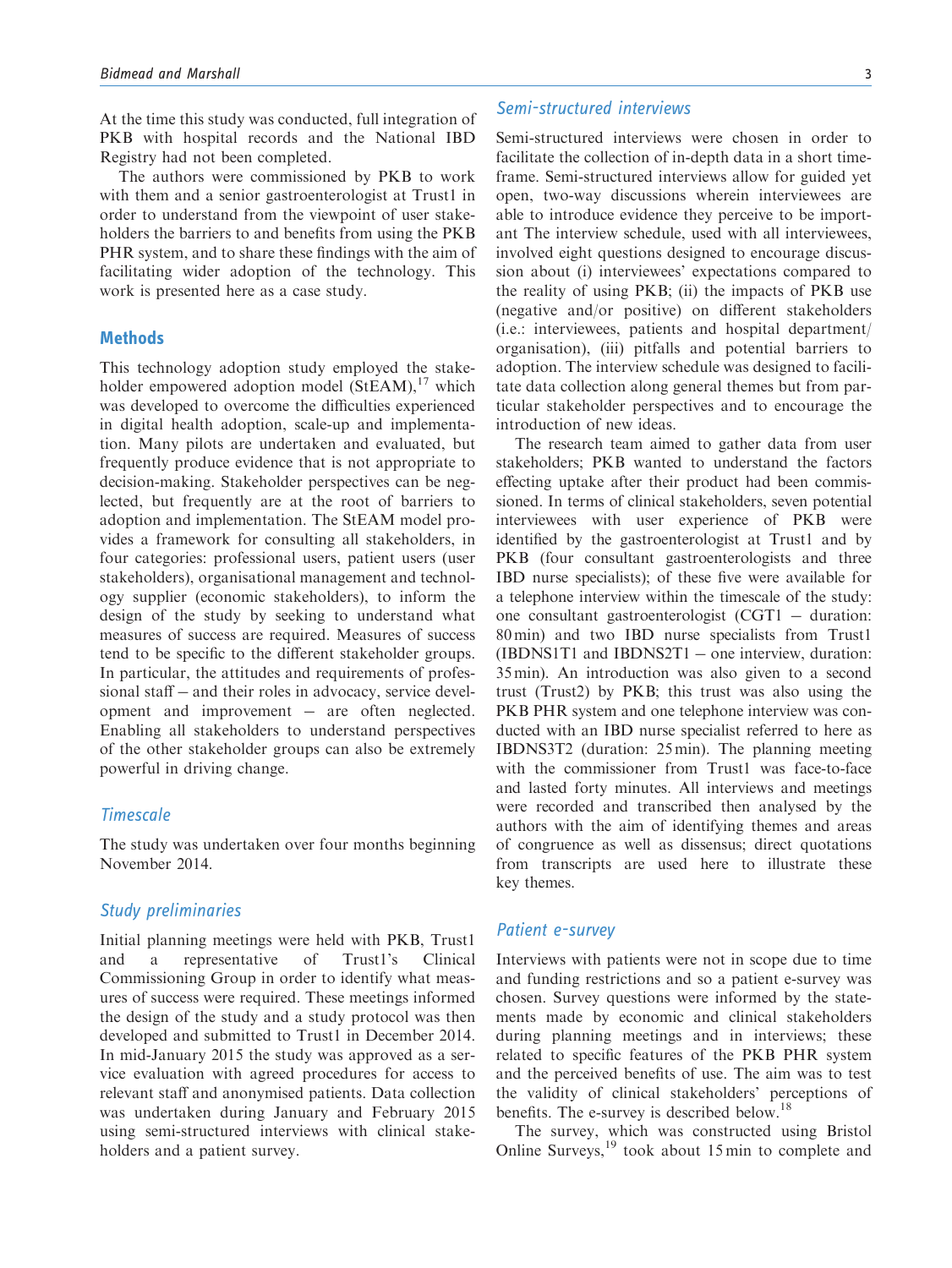included mostly 'tick-box' type questions together with places to add comments if desired - survey questions can be found in the supplementary file to this paper. Staff at PKB and our contact at Trust1 commented upon the survey during development; they and colleagues tested it later. In early February 2015, a letter and survey link was sent out by  $PKB$ , via MailChimp,<sup>20</sup> to the last known email address of all patients  $(N = 544)$ of Trust1 with PHRs - the researchers did not have access to the email addresses or any personal data. The accompanying letter explained: the reasons for the study; why the person was asked to take part; that participation was entirely voluntary; that all survey responses were anonymous and stored on a password protected computer on a password protected network in an encrypted folder. It also made clear that only members of the research team would have access to the data and that it would be written into a summary report for PKB and a paper for submission to an academic journal. Details of the investigators, who to contact to ask questions and who to complain to were given. Participants were advised that by clicking on the link they were giving their permission for members of the evaluation team to analyse answers and quote anonymous responses.

The initial response rate was low; the email was opened by 323 of the 544 addresses and prompted only 23 responses. A reminder email was sent one week later which prompted 17 more responses and a final reminder was sent one week after the second and prompted a further 16 responses. This gave a total of 56 completed surveys and a response rate of just over 17% of emails opened. Consequently, the quantitative data gathered was subjected to basic descriptive analysis only (i.e. frequencies); qualitative data was collated according to the quantitative responses and considered in that light.

# PKB data

PKB supplied us with data on patient registration involving monthly totals of patients invited to sign up accounts and the numbers doing so. No data was available at individual level.

# Literature search

A literature search was undertaken in order to gain an understanding of best practice and the state of the art in use of electronic, patient held PHRs, the benefits to stakeholders and challenges in implementation. Using library search engines (including Dawsonera, OneSearch and Quest) we searched for a variety of keywords/phrases: personal health records, PHR, electronic health record, EHR, electronic medical record,

The clinical context was also reviewed to enable the researchers to understand scenarios and stories provided by interviewees. This literature was largely provided by the consultant (CGT1), with further examination of related references. A key document was the IBD Framework, this was used to provide a context for understanding the patient management system at Trust1 and why the PKB PHR System in Trust1 was customised as it was.

In the next section we report the perspectives of clinical stakeholders.

# **Results**

## The views of clinical user stakeholders

Clinical users were enthusiastic and cited many benefits to both the department and patients from PKB usage. Most significant was that it facilitated a new way of dealing with stable disease and had enabled an innovative two-tiered system of patient management:

One group of patients who have to be seen through the so-called Rolls Royce outpatients appointment and then another group of patients who are more stable and need to be over-viewed by a specialist but they don't really need that full on hospital based, face-toface, outpatients appointment. (CGT1)

Stable patients participated in a twice yearly virtual, telephone clinic and in between times were invited to undertake an IBD symptomatic assessment via PKB. This method of patient management was said by clinical team members at Trust1 to release outpatient appointments to be used for acute patients or emergency admissions and to reduce waiting times:

We're getting more of those who need to be seen and less of those who come to say hello. Definitely. And that's what clinics should be for. (IBDNS1T1)

The new management system therefore allowed more optimal use of staff time with consultants concentrating on acute care whilst nurse specialists took over responsibility for the monitoring and management of stable patients:

We're not getting rid of work, the work is moving sideways...But rather than it being coordinated through doctors we've got some very experienced IBD nurses who manage this service and if necessary will discuss it with the consultants. (CGT1).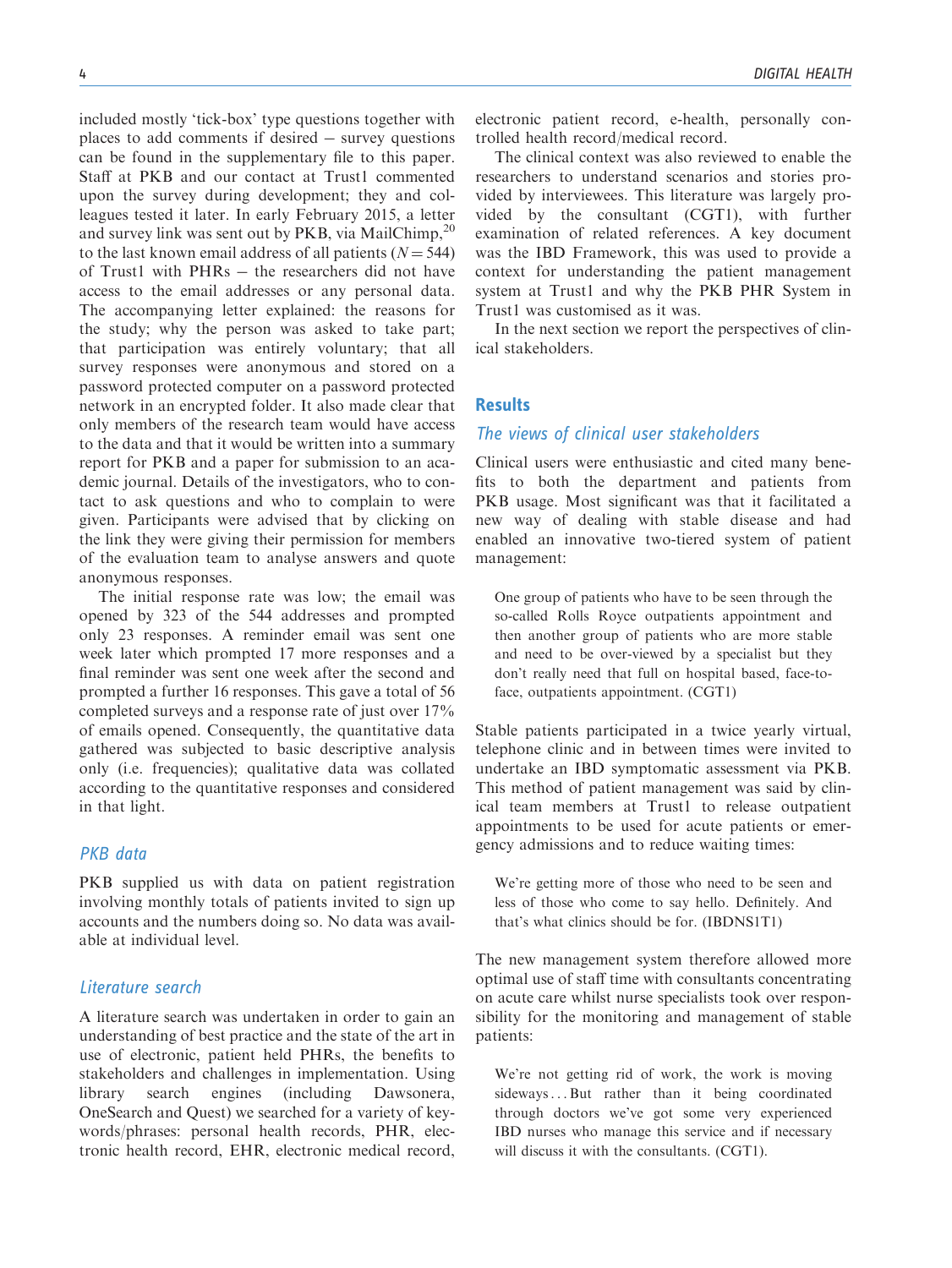Further, clinicians considered the IBD symptomatic assessment facility within PKB very important. Building on the PKB 'Symptom Tracker' Trust1 designed a 'traffic light' system wherein patients were prompted to rate their symptoms on thirteen clinical indicators twice yearly (see the example screenshot in Figure 1). An underlying algorithm, designed and clinically validated by the lead consultant, combined the responses and converted them into a disease activity score which then produced a rating of red, amber or green. The scoring was designed to differentiate between 'flare-ups' and 'irritable bowel disease':

We've tried to set it up so those who have irritable symptoms don't score highly, so they may be scoring lots of reds but that won't necessarily create an alert for us. (CGT1)

In the majority of cases the rating produced was 'green' so no further action was taken, beyond a simple message and reference to educational materials stored in the PKB library. Alternatively, an amber or red rating sent an alert to the IBD nurse specialists at the hospital with red ratings prompting telephone contact. The scoring system had been set relatively low to optimize the prevention of flare-ups and it was noted that a red alert usually resulted in a change of patient management. It was said that patients could, and did, use this facility when unwell prompting reassurance or proactive support depending on the score. Consequently, the traffic light system facilitated patient access to more immediate specialist assistance and replaced a process that would previously have involved hospital visits.

Improved communication was another key benefit identified. Clinicians asserted that improved communication had contributed to reduced emergency outpatient appointments amongst stable patients; the explanation being that as patients were no longer fully 'discharged' then lines of communication remained open. The facility to mass message users was welcomed, as was freedom from being tied to telephone communications. Opinions differed as to whether email communication saved time when compared to telephone communications, IBNS3T2 believed email to be quicker: ''when you phone them you usually get involved in a longer conversation about something else''. Alternatively, for IBDNS1T1 and IBDNS2T1 savings in time were not as clear cut:

The phone call you get it over and done with, the PKB ones, they come back with another question and you can have multiple conversations in one day rather than get it over and done with. But then it's also much more to the point, there's less waffle.

Hence, clinical stakeholders at Trust1 reported a range of benefits that had been produced through PKB usage. In summary, PKB was said to have enabled a new way of managing stable patients which then facilitated: more optimal use of outpatient appointments and consultants' time, clinical and cost effective use of specialist nurses, and improved two-way communication.

| <b>Welcome Biochemistry Patient</b>                                                                                     |        |      |                  | X<br>Send message                  |
|-------------------------------------------------------------------------------------------------------------------------|--------|------|------------------|------------------------------------|
|                                                                                                                         |        |      | <b>Audit log</b> | $\mathbf{J}_{\mathrm{m}}$          |
|                                                                                                                         |        |      |                  | $s_{\rm e}$<br>Invite professional |
|                                                                                                                         |        |      |                  |                                    |
|                                                                                                                         |        |      |                  | Θ<br><b>Start consultation</b>     |
| <b>Latest symptoms O</b><br>Biochemistry at Department Clinical Biochemistry have asked you for the following symptoms: |        |      |                  |                                    |
|                                                                                                                         | Normal | Mild | Moderate         | Severe                             |
| Abdominal pain                                                                                                          | O      | O    | O                |                                    |

Figure 1. Example PKB symptom monitoring page.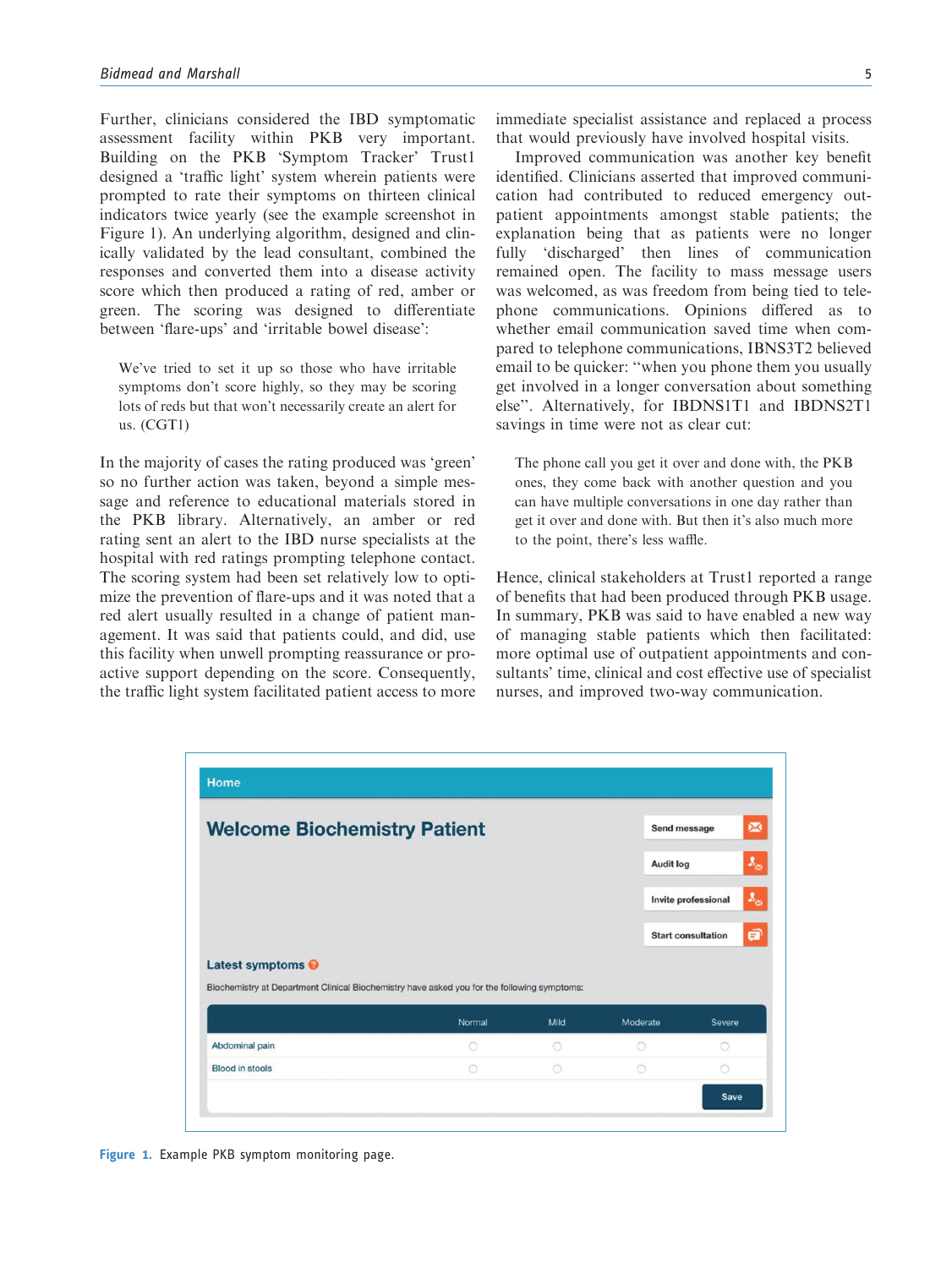# Perceived benefits to patients

The clinical users identified a number of benefits to patients and provided anecdotal evidence in their feedback. Primarily, the intervention enabled development of *a ratio*nalised patient pathway channelled through one access point:

The website [PKB portal] offers an umbilical cord really, a connection to us in the hospital so that [patients] know they've got instant access if they need it, and that offers them a support crutch. (CGT1)

Improved access to specialist support was believed to facilitate increased patient confidence, so:

Although they're being transferred to the community they still have that connection to us and so they feel more confident in taking on self-management in the first place. (CGT1)

Accordingly, this led patients to 'own' their condition:

One of the big problems we have in IBD is patients accepting that they have a long term condition and then adjusting their lifestyle around that and when someone comes in for hospital appointments it's almost like it's someone else's problem that they have to deal with; it's not their disease, so this focusses people's attention. (CGT1)

Moreover, the act of owning one's condition together with ongoing monitoring was seen to lead to greater compliance with medication regimes. Consequently, PKB was said to have contributed to improved levels of self-management and patient empowerment and this was believed to have resulted in increased mobility for patients and allowed them to lead 'normal lives':

Because this is a web based programme we've been contacted by people with flare ups on cruise ships in the Mediterranean; we've been contacted by people who had been admitted to other hospitals who are checking if their new medication clashed with the IBD medication; we've had people getting married [abroad] who couldn't speak [the language] and were able to open their website and the GP understood some of the medical terminology and was able to treat their flare. (CGT1)

Email communication was perceived to have facilitated more openness and frank discussion from patients due to them feeling less inhibited online than in face-to-face situations or on the telephone; this was thought especially the case with younger patients and some male patients (all interviewees).

PKB was also thought to be particularly beneficial for patients with co-morbidities and the facility for them to share their record with others was viewed as extremely important:

This jumping between hospitals, between their local hospital and their tertiary referral unit, their specialist unit, is a prime example of how PKB works its magic and works best; shared records seen between two hospitals. I get stuff sent out from other hospitals; I'll be lucky if I see those in several months. If it were shared with the patient directly, that information would be available to each group instantly – provided the patient is happy to share. (CGT1)

Last, it was said that patients benefitted from the 'convenience' of not attending hospital appointments that PKB had facilitated:

... at a point in time where that patient is completely well and has been for the last year, and who finds it rather frustrating to have to come in and battle for a car parking space, pay £8 for the delight of parking there, to wait another hour because [the doctor's] clinic has overrun and for me to tell him that there's nothing wrong and to wave him off until the next sixmonth clinic. (CGT1)

In summary then, clinical stakeholders reported that the PKB PHR system had improved accessibility and facilitated a single, rationalised pathway for stable IBD patients to access information and pro-active support which led to patient empowerment: increased patient confidence (not alone); increased ownership of condition; increased compliance with medication regimes; increased self-management.

Whilst respondents to the survey reported benefits from PKB most did not report positive changes to their health management as a consequence of usage and therefore contradicted the perspectives of clinicians at Trust1. For instance, most were not: 'more aware of health changes' (39 respondents from  $N = 56$ ), 'better able to manage their condition' (41), nor 'better able to make health decisions' (41). Further most did not have 'greater understanding of their health condition' (40), follow 'medication more closely' (42), 'feel more in control' of their IBD (42), experience 'fewer flares' (45) or have 'fewer appointments' (45). It may be that some respondents were already self-efficacious with regards their IBD management and so did not perceive PKB usage to have altered this. However, some respondents were sceptical as to whether a patient portal could prompt such changes:

This implies that a website is a medical tool to control the conditions!!! (White British male, age missing)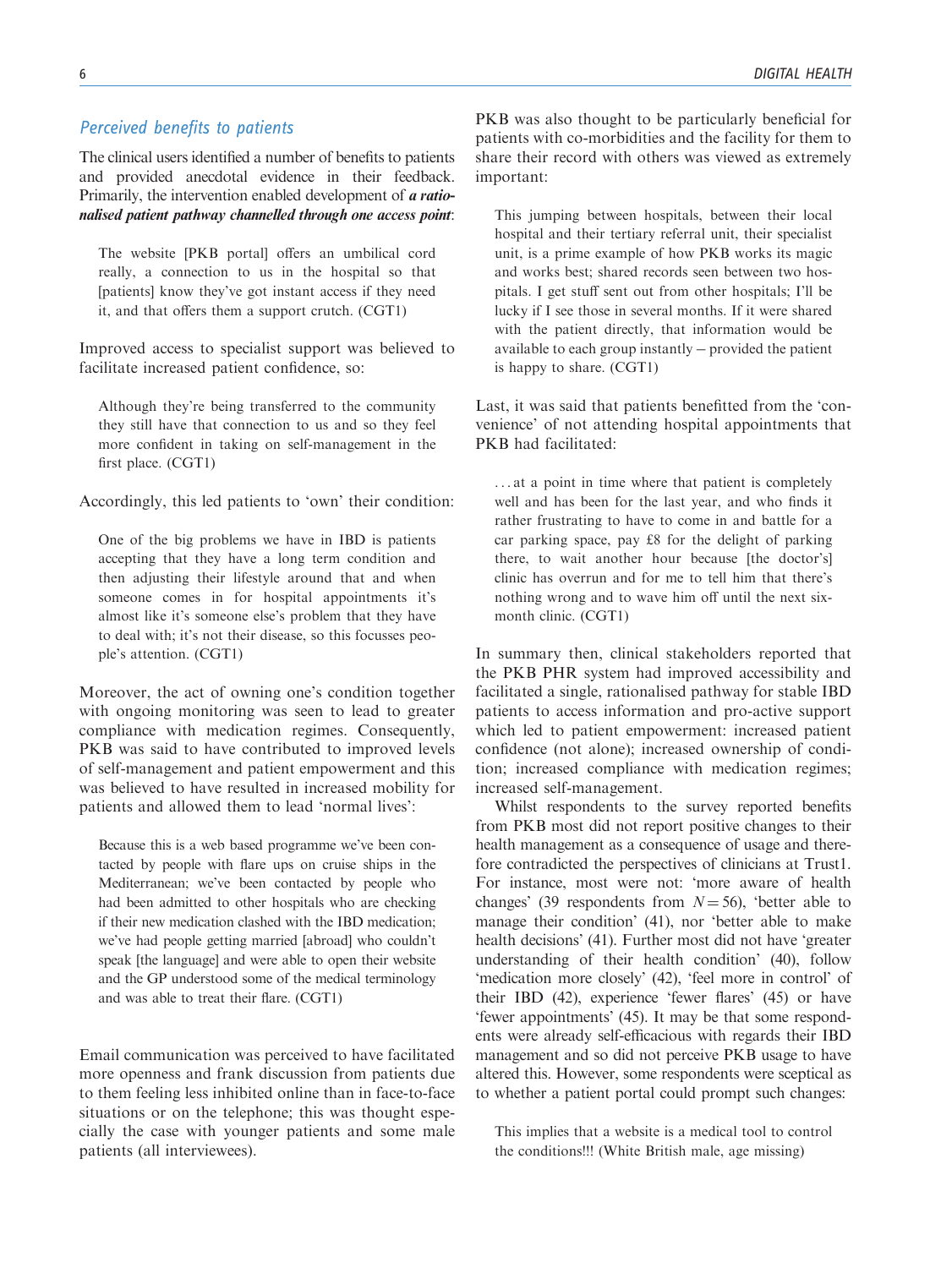

I fail to see correlation between using website and flareups... Using website not going to stop flare-up. (White British female, aged 65-74 years)

Nonetheless, patients corroborated the clinician perception that PKB was a source of support for those feeling unwell and facilitated improved communication with IBD specialists. In terms of accessing support via the portal, 23 respondents reported logging in at least once a month and a further 12 at least once a year. Six reported that they logged in on an 'as needed' basis, for example: ''Often when unwell but rarely when in remission'' and ''Just when necessary for consolation and help'' (see Table 1).

Patients were positive about the PKB facility to communicate with specialists: 35 respondents reported having found it easier to contact and communicate with specialist staff (only 6 had not); 11 respondents used PKB to communicate at least once a month and 15 at least once a year; 18 respondents had never used PKB to communicate with specialist staff (see Table 2).

Of the 12 that answered 'other', seven reported communicating via PKB on an 'as needed' basis, for example: ''More regularly when having tests/have active disease''; ''When I have a flare''; ''When specific advice is needed''. Patients appeared to value the facility to contact specialists via secure messaging:

Communicating with professionals was a god send during a period of having hospital tests and getting a diagnosis. (White British male, aged 55-64 years) It was extremely useful during my flare and I could contact my IBD nurse easily and communicate

Table 2. Frequency of logins to communicate with health professionals.

|                                                                                                                |             |                |   |                | $\mathsf{n}$ |    |       |              | $\frac{0}{0}$ |    |    |
|----------------------------------------------------------------------------------------------------------------|-------------|----------------|---|----------------|--------------|----|-------|--------------|---------------|----|----|
| Other                                                                                                          |             |                |   |                | 12           |    |       | 21.40        |               |    |    |
| <b>Never</b>                                                                                                   |             |                |   | 18             |              |    | 32.10 |              |               |    |    |
| At least once a year                                                                                           |             |                |   | 15             |              |    | 26.80 |              |               |    |    |
| At least once a month                                                                                          |             |                |   | $\overline{7}$ |              |    | 12.50 |              |               |    |    |
| At least once a week                                                                                           |             |                |   | 4              |              |    | 7.10  |              |               |    |    |
| At least once a day                                                                                            |             |                |   | $\mathbf{0}$   |              |    |       | $\mathbf{0}$ |               |    |    |
| At least once a day<br>At least once a week<br>At least once a month<br>At least once a year<br>Never<br>Other |             |                |   |                |              |    |       |              |               |    |    |
|                                                                                                                | $\mathbf 0$ | $\overline{2}$ | 4 | 6              | 8            | 10 | 12    | 14           | 16            | 18 | 20 |

symptoms I may have found uncomfortable to discuss by phone. (White British female, aged 45-54 years) I feel that there is direct response from professionals that was lacking by visiting my own GP who didn't seem too familiar with the condition. (White British female, aged 45-54 years)

Contacting professionals has given me more confidence to begin to deal with my symptoms. (White British male, aged 55-64 years)

PKB data showed the proportion of patients signing up to PKB to be high. In the period April 2014 to February 2015 of the 177 people invited to register for a PKB PHR 172 (97%) did so; at the time of the study there were 544 patients registered. Survey respondents were asked about changes to their usage over time (Table 3).

Five of the 17 respondents whose usage had decreased reported this was because of an improvement to their health. Of the six whose usage had increased two mentioned it had so because they were unwell. The usage of 24 respondents had remained the same. Most respondents reported being familiar with computers and internet technology (50) and of these 25 agreed that PKB was easy to us. However, 13 patients did not and were either critical of the site or gave feedback on specific design and usability issues. Notwithstanding, the inability to view personal data due to the lack of integration with existing systems seems to have been the most significant reason for reduced usage with many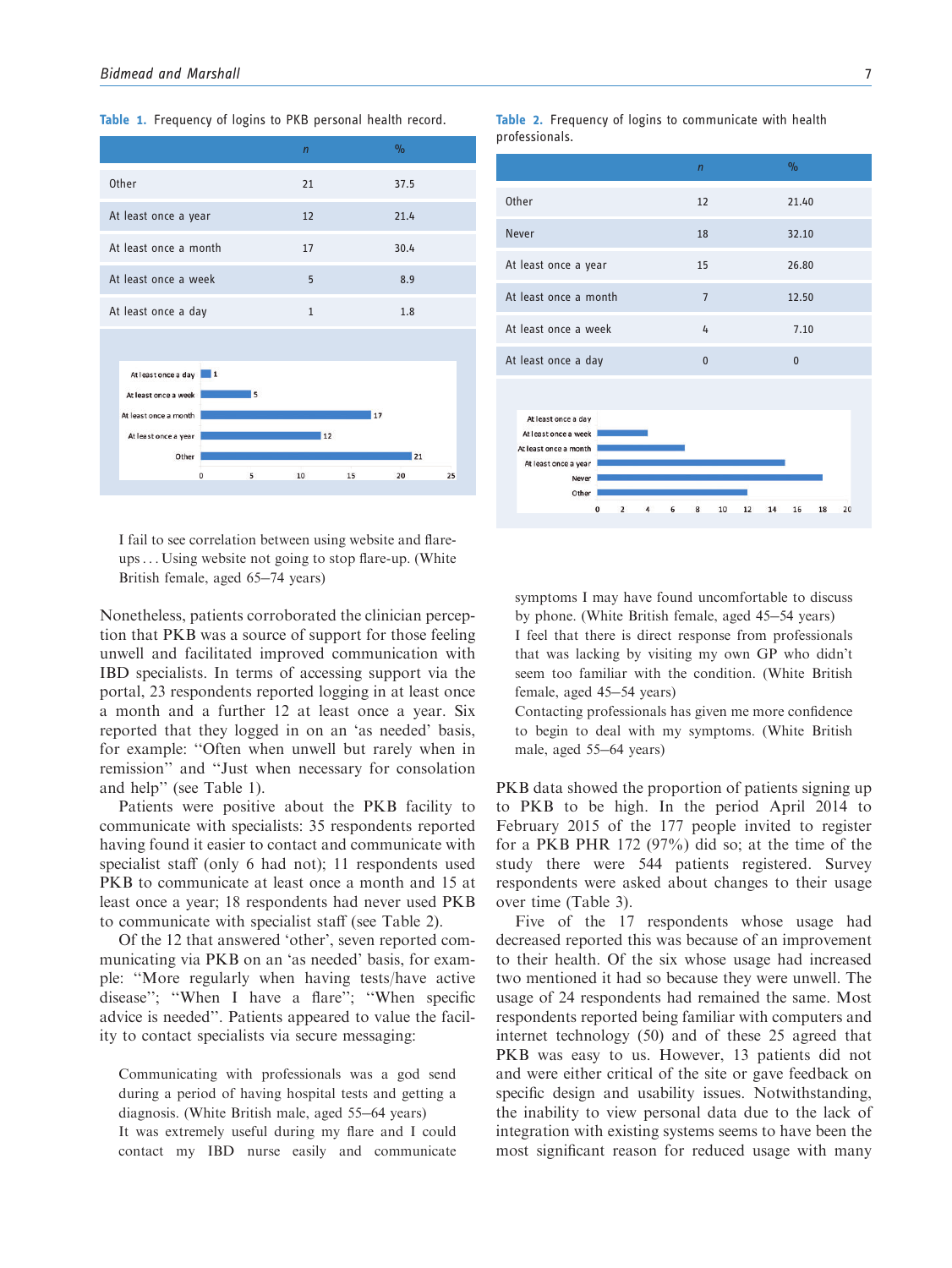It was the Government assessment that they were safe and our information governance people went and checked them to make sure it was safe and the IT department... So it wasn't just picking something out of an App store; there were lots of people involved. (IBDNS1T1)

by the fact that PKB passed all relevant checks:

Patients also expressed concerns about data security, privacy and confidentiality:

Not sure how secure data is on this site. (White British Male, age missing)

Can press hack it? How do I know it's safe to put my results automatically on system? (White British female, 45-54 years)

Confidentiality  $-$  as with all online health records (White British female, 45-54 years)

Data security is clearly a concern heightened by high profile cases reported in the press and perceptions of risks around this factor should not be underestimated. Although there was no suggestion that there was an issue with PKB's solution, this highlights the importance of not only being secure, but also being seen to be secure.

Engaging users: perceptions and pre-conceptions. Changing processes within the NHS is complex and requires involvement, commitment and approval from variously placed actors. In this case, as in many others, getting senior management approval of a clinician led innovation ''was a hurdle in itself'' (CGT1). Co-operation from the IT department was reported as being very important and two factors assisted this cooperation: PKB did most of the development, and the development was externally funded through a research grant.

Getting senior clinicians to use PKB was particularly problematic; their reluctance was thought to be due to the belief it would create extra work. When PKB was first introduced to Trust2, IBDNS3T2 was ''really, really worried about the amount of work that it would generate''; as were colleagues: ''We had a big gastroenterology MDT meeting and we thought that if the medium was there to be contacted all the time that [patients] may contact you more than they normally would.'' In practice this fear was not wellfounded, using PKB had ''not been as onerous'' and an increase in contacts never happened (IBDNS3T2). Moreover, whilst the potential of PKB to facilitate





comments being made about this throughout the survey, for example: "Couldn't work out why it was useful to me''; ''It's a framework with little information relevant to me''; ''Logged on once and couldn't work out how it could be useful to me''.

With regards to specific features of PKB, 24 respondents reported being aware of the facility to share their health record with others yet only one had done so (with their GP). Only 24 respondents reported using the IBD symptomatic assessment facility whilst 23 reported never having used it. (Some survey respondents were relatively new to the system and may not yet have been invited to use this facility.) Further, there was little comment from patients with regards the information library, although 24 of the respondents indicated that they had used this feature and 11 used it once a month or more. Again, this could simply be because respondents were already knowledgeable on their condition, for example: ''I researched it thoroughly when originally diagnosed'' and ''I have done extensive research on the web''.

What is clear from our analysis is that the different types of user place different values on the beneficial features of PHRs and of the PKB system; patients valued improved communications and prompt access to specialist support most whilst clinical users at Trust1 most valued the new method of patient management which they believed led to reduced exacerbations (see Figure 2).

## Barriers to adoption

Security. When asked to think again about the prospect of using an externally provided health record system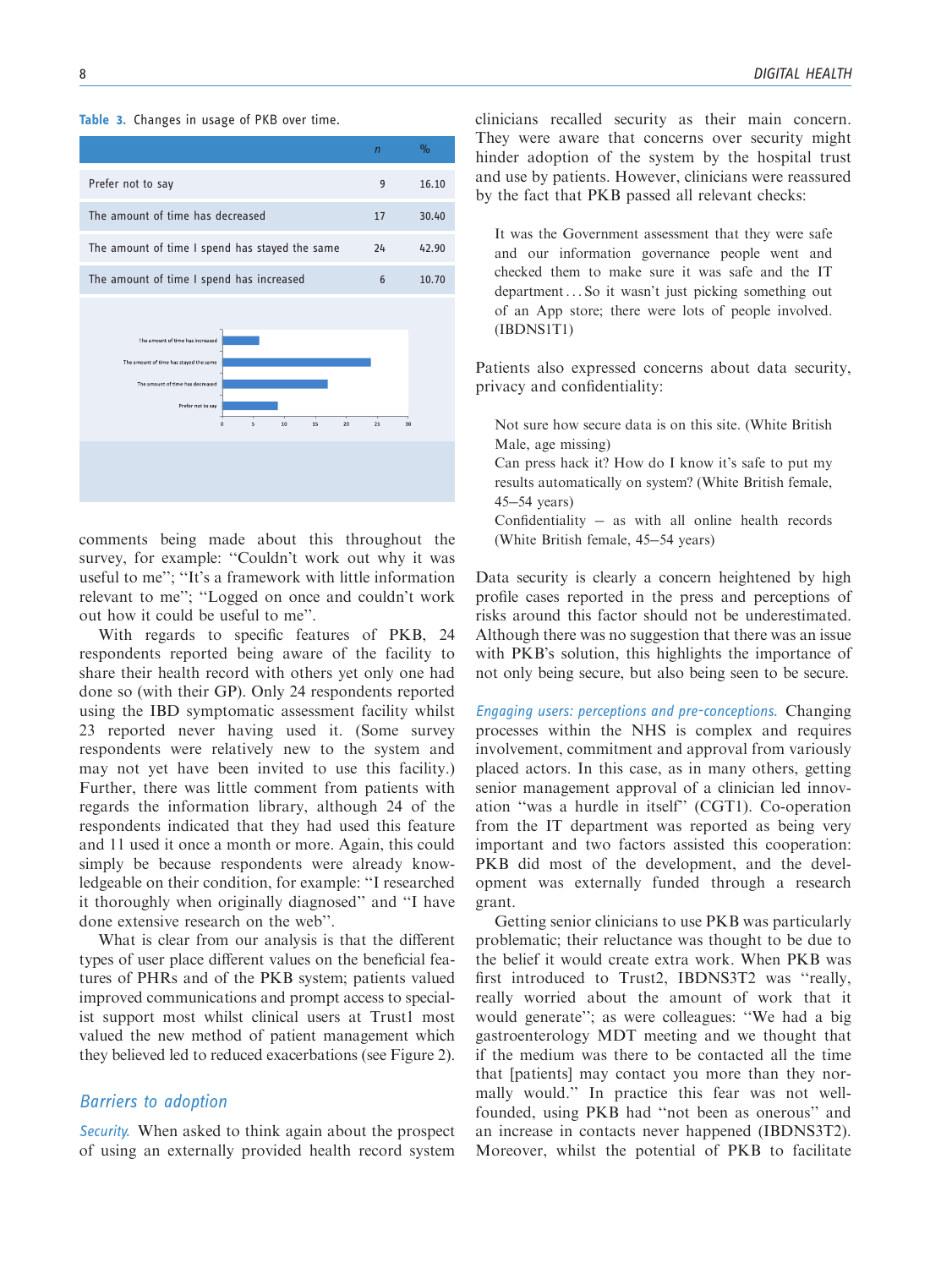



N.B. The benefits may be greater to patients than they perceive; however, patient perception limits the use of certain features.

multidisciplinary working was recognised the thought of increased workload prevented this:

We were hoping that the dietetic team would use it a bit more because a lot of the queries we get are about diet and I think our dietician came on board but I think they had the same fears as the consultants, that this will be a lot more work. But actually, once all the diet sheets, advice, are loaded up that would actually be a really good medium for passing information. (IBDNS3T2)

Patient engagement was also an issue. Clinicians at Trust1 had used a combination of reassurance and encouragement to foster patient engagement:

Reassurance: We don't push anyone, this is something we offer the patients and if they're keen to try it they know that they have a lifeline to come straight back into clinic if needs be.

Encouragement: ... patient nights where we teach patients about how to use the system ...I think that when some of the uncertain patients start to hear from ... other patients using this system that will give them the confidence to maybe try it themselves (CGT1)

Nevertheless, disappointment was expressed that fewer patients than hoped were using the system; it was thought some patients were ''nervous of taking over some degree of control'' (CGT1). It was also apparent that the severity of patient condition impacted upon usage. At Trust2, PKB was trialled with acute patients (i.e. those with active IBD) but in retrospect this was thought a mistake as acute patients have less need of patient portals:

These patients are in hospital every eight weeks for infusions and things anyway so they ... use that opportunity to ask questions. It's been used for changing appointments and just general advice but not to the extent that we thought it would be used. I think it would be better used in a population that aren't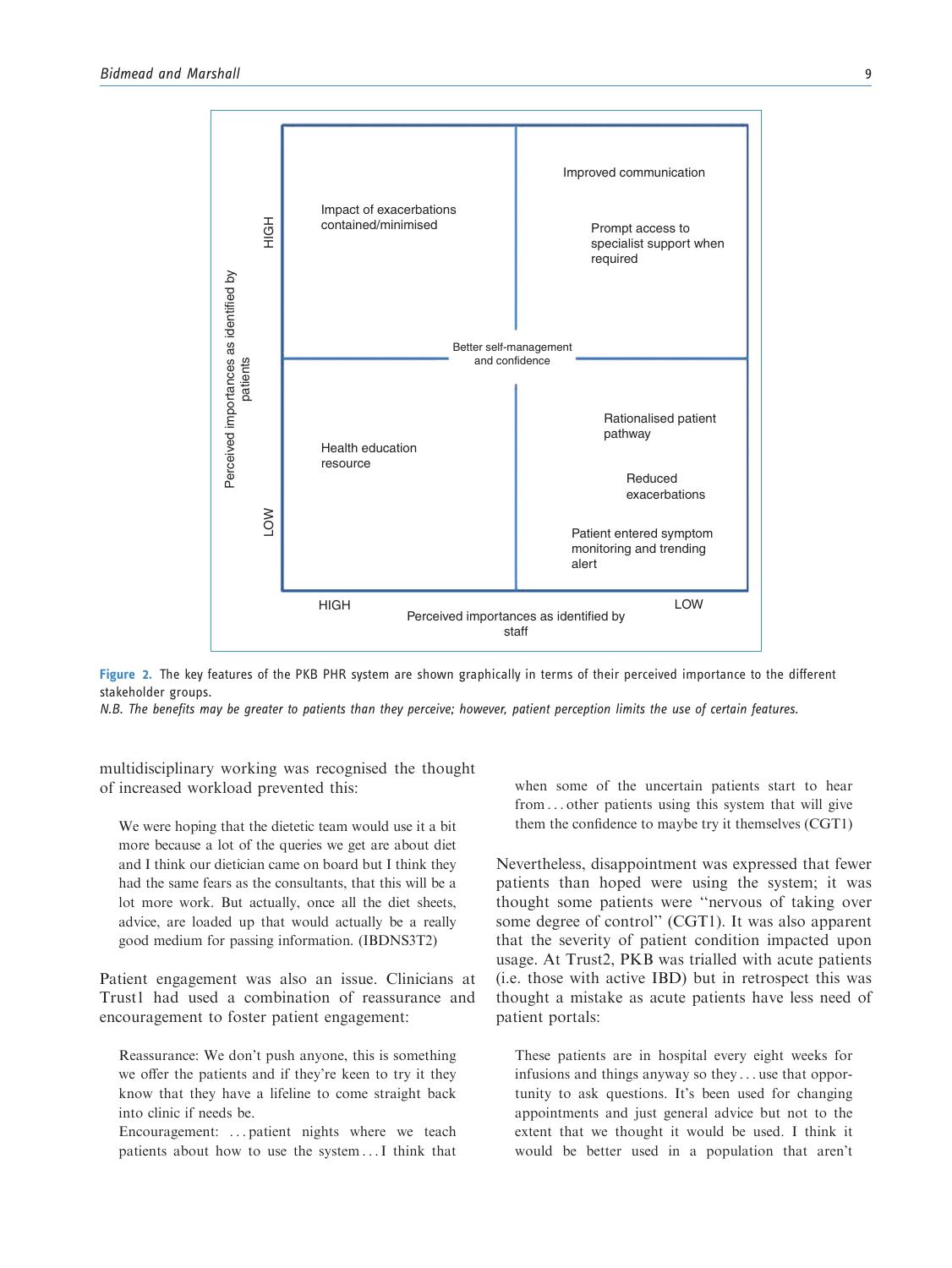coming into hospital so frequently anyway. (IBDNS3T2)

In addition, Trust2 served a population in close proximity and it was said this made PKB seem less relevant to patients (IBDNS3T2).

Data integration. The full functionality of the PKB patient portal required integration with existing information systems, a resource-intensive task that could not be given priority in either Trust. Similarly, integration with the externally held national IBD registry,  $14$ which had been delayed at Trust1, was being tested at the time of the study:

We've got a bit of fine tuning because essentially ...there's a lot of information on there, all the patient letters, screening, MDT outcomes, community screening, cancer surgery, diagnosis, systemic disease scores. There's a lot of information constantly topped up, every time you see them; the phone calls that go on. So basically we wanted them to have all of that information; it's a case of finding, mapping; this piece of data is on this site and we want it put on this area of this site. So at the moment they're making sure that the mapping process is effective (CGT1).

Notwithstanding, at the time of writing integration at Trust1 had still not occurred, which we note as a limitation.

Similarly, integration with the existing systems at Trust2 had not happened as hoped at the time of data collection; this was thought to have limited patient use and engagement:

The interface was supposed to happen so that the patients could see their blood tests in real time; that was a real selling point for our patients because they're all expert patients in their own areas and they like to know what their bloods are. I think that would have helped the utilisation ... And we monitor what we call their faecal calprotectin, to see what inflammation levels they've got; they're always really keen to know that. It just hasn't happened ...the two systems haven't been sort of married up. (IBDNS3T2)

In summary, three main barriers to adoption were identified, these related to concerns over the security of the system; risk averse attitudes of clinical and patient users; and problems with data integration.

The lack of integration with existent hospital records at the time of the study meant that patients could access their personal care plan and medications page, and could upload information into their record but not view their clinical records and test results as was intended. Whilst this may have consoled those for whom confidentiality was an issue it was a significant disappointment for many others:

I would like to be able to look up my record and see how I'm doing. (White British Female, aged over 75 years)

I have not tried the site recently but the times I tried there was no information other than that I put in myself. (White British female, aged 65-74 years)

Respondents were also asked about improvements they would like to see; most wanted better access to their health data:

Access to actual test data and more info such as X-rays and scan images. (Pakistani male, aged 25-34 years) More of my information online would be great, i.e. access to my blood test results so that I can keep a track of levels etc. (White British male, aged 35-44 years)

Such feedback suggests that data integration is crucial to continued patient usage and satisfaction with the system (i.e. patient adoption).

# **Discussion**

The study showed some evidence that direct portal access was perceived to have benefitted clinicians and patients alike. It facilitated two-way communications between clinicians and patients and allowed patients to send messages to specialist IBD nurses directly at any time. The fear amongst clinicians that this facility might lead to an overwhelming increase in communications was not well-founded. Clinicians agreed that patients were more frank and to the point in emails. Komura et al. found similarly, especially for those patients discussing embarrassing or personal issues. The patient survey showed that patients clearly valued these improved channels of communication and this was especially the case when patients were feeling unwell or experiencing an IBD flare-up.

The benefits of improved two-way communication have been noted in studies of patient health records elsewhere.<sup>1,12,21</sup> In the USA there are two major implementations of shared electronic health record systems by health insurance companies Kaiser Permanente and the American Veterans Association. A large scale study of the Kaiser Permanente system looked at both physician and patient attitudes to virtual consultations via secure messaging and found that on the whole attitudes were favourable.<sup>22</sup> They also noted a tendency for this practice to reduce patient attendances (in the USA this is seen as a negative outcome, but the paper discusses reimbursement issues to offset this). A second study,  $2<sup>3</sup>$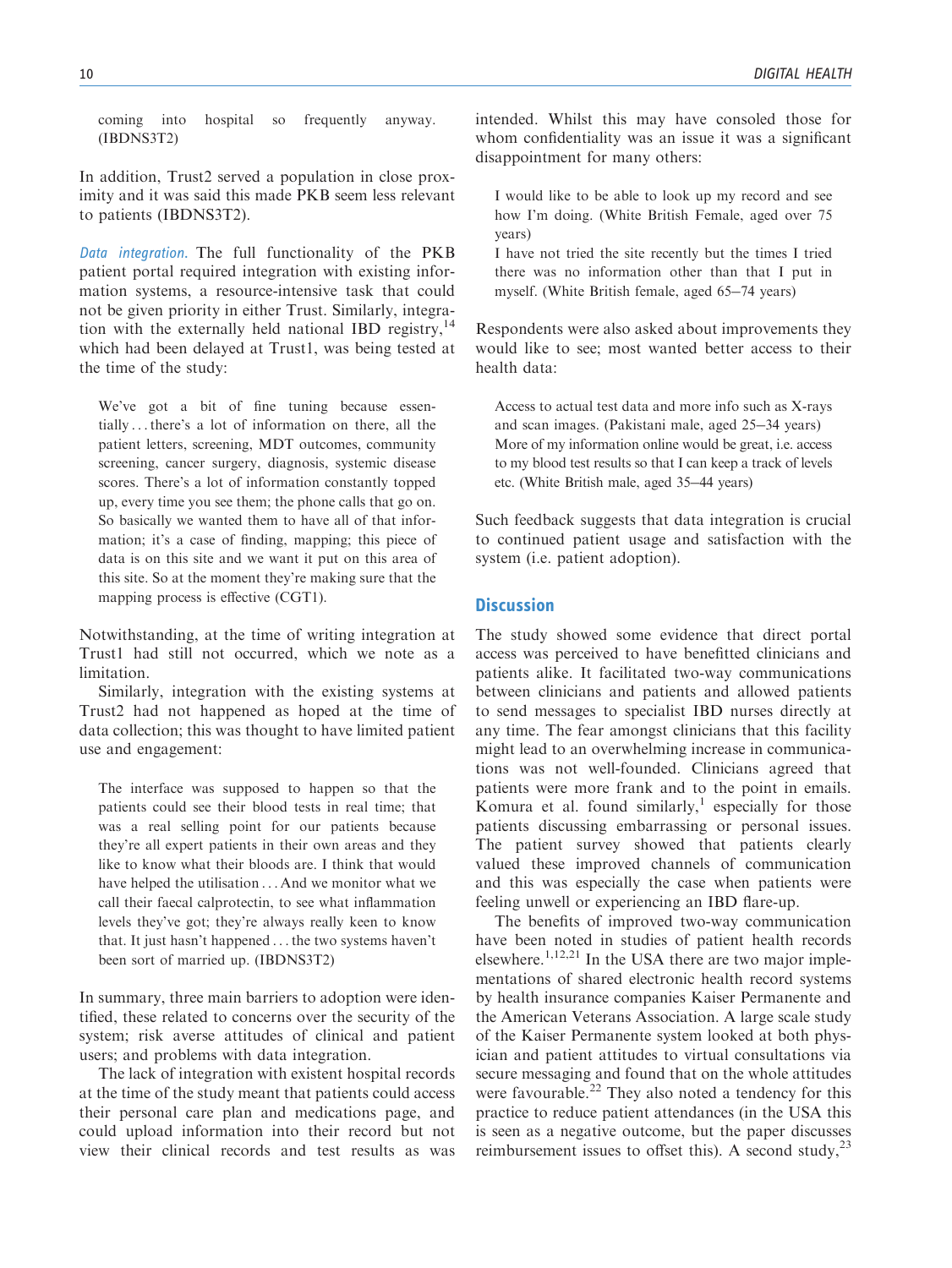using Kaiser Permanente with HIV patients, noted that patients mostly used it for communicating with physicians, booking appointments and ordering prescriptions, rather than using the facilities to enter their own data; acute patients at Trust2 used PKB in a similar way. A qualitative study of around 40 patients using the Veterans Association system indicated that patients find the sharing of data useful, but largely to check accuracy of verbal instructions rather than to proactively control the record with their own data. $^{21}$ 

Another of the elements cited as significant by the Trust1 clinical team was the IBD symptomatic assessment facility which prompted automatic alerts from patient-entered data (referred to clinically as patient reported outcomes or 'PROs'). This feature replaced a process that would previously have involved one or more hospital visits; it also facilitated patient access to more immediate specialist assistance, with the assumption that this reduced unplanned admissions and GP consultations.

Wicks et al, report successful development and trial of a web-based PRO tool for paediatric use called KLIK e-PROfile. $24-27$  The tool has been positively evaluated by patients, parents and clinicians and found to improve clinical outcomes. Web-based monitoring tools have also been successfully used in oncology treatment, $^{28}$  and there is further evidence of a trial using touch-screen collection of quality of life data from patients attending clinician appointments.<sup>29</sup> An example within telehealth systems (telemonitoring) is the Whole System Demonstrator using the Tunstall system for COPD and CHF patients, in which an automated red/green/amber system was monitored by a nurse-call centre.<sup>30</sup> There are other examples, but relatively little analysis of the value to patients or the hospital. The Whole Systems Demonstrator evaluation was striking in its neutrality in this respect  $-$  no strong statement has been found to demonstrate the economic or clinical value.

Although highly significant to Trust1 and a key component of the business case, patients did not make particular reference to the alerting system. This was possibly because they did not realise the significance of this procedure and simply used it when asked to.

PKB was used to provide an extensive library of patient education resources and links giving patients constant access wherever they are, stored and relevant to them. The expectation was that this would improve self-care and reduce pressure on all parts of the system. Again, patients did not comment on this feature, although 24 reported having used the libraries. In this information-saturated age it is possible that patients do not value the libraries specifically. Some may not remember where they read particular information. Others come with significant prior knowledge. This is a difficult feature therefore to assess. If patients are already information-literate they are unlikely to value it, but others may use it as their primary source. It is also likely that some patients may be reluctant to learn more about their condition as they are feeling negative about the impact it will have on their lives, although we have not specifically collected any data to explore this issue. Moreover, the provision of information alone will not guarantee self-management or self-efficacy. The Health Foundation published a review of evidence on the value of supported self-management which indicated the importance of different strategies.<sup>31</sup> Whilst PHRs and information provision were recognised as important to self-efficacy, more active measures including self-monitoring and goal setting were considered important to effectively support behaviour change.

A potentially powerful feature of many PHR systems, and in particular PKB, is that patients can invite others (health professionals, carers or family members) to share access to their health record. Clinicians thought this a very good idea but were unaware of how patients used this facility. Anecdotally clinicians were aware of patients asking a family member who was perhaps more IT literate to help them, but not necessarily through a separate login. The patient survey showed that this was an underused (and under-appreciated) feature. Over half of respondents were unaware that they could share their record and of those aware only one respondent had shared their record with a GP. Kerai et al found whilst people were generally willing to share access to their PHR with GPs and hospital staff they were less willing to give access to allied health professionals.<sup>32</sup>

Security emerged as a potential barrier to adoption. Concerns over security and privacy have been shown to be a major barrier to the implementation of electronic health records elsewhere.  $6-8,32-35$  PKB has good security credentials and it is important that these are made explicit in order to assist adoption; this should include communicating that safeguards are in place and that no incidents have occurred.

Another barrier identified related to user attitudes to risk and change. Even within the two clinical teams we surveyed it appeared to have proved difficult to extend the use of PKB more widely. At Trust1, we were aware that one consultant was actively using it and usage had not been extended to dieticians or psychologists, who have an important role in supporting IBD patients to self-manage. The same issue around professional use was reported at Trust2, where use was limited to two consultants: ''We've got six gastroenterologists here; top gastroenterologists and only two of them were willing to add their name'' (IBDNS3T2). Clinicians were said to be concerned that PKB would produce extra work and this is a fear shared by others; the burden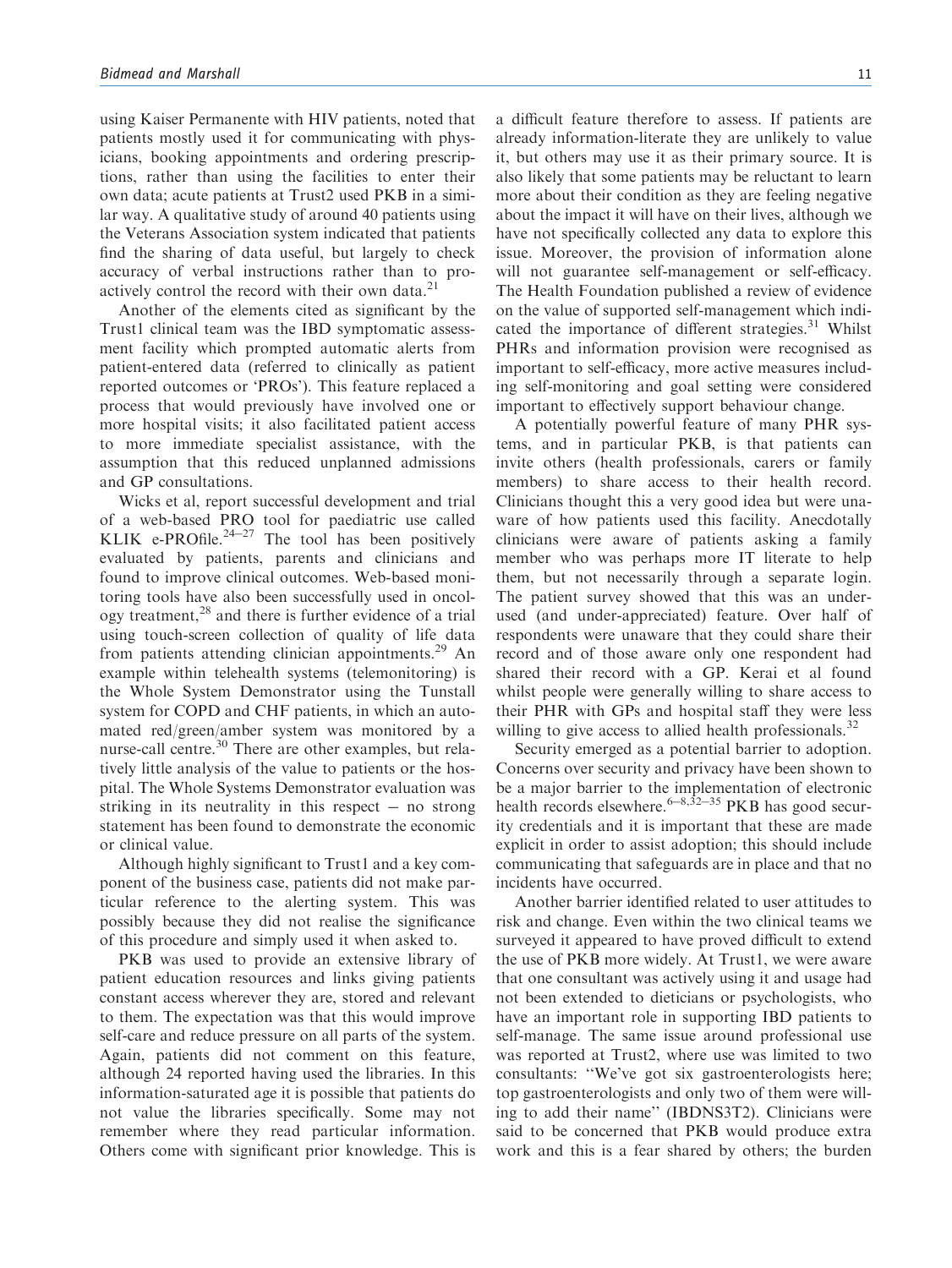on clinical work and reduced productivity has been reported as a prohibitory factor elsewhere.<sup>8,12,21,36</sup> In research by Cresswell et al.,<sup>36</sup> most users reported that implementation caused them additional work without bringing the promised benefits, however informants did not report this here.

With regards to patients, evidence from other studies points to a tendency for patient registration to be slow.<sup>5,31,37,38</sup> In this scenario however, patient registration was high (97% of patients invited to register did so); this may have been due to clinical staff personally inviting patients to use PKB. Nevertheless, some respondents to the e-survey indicated their reduced usage over time. Factors that have been found to impact on patient usage elsewhere include: poor portal design;<sup>12</sup> lack of interoperability between systems;<sup>8,32</sup> and user perception of usefulness.<sup>5,39</sup> Whilst some respondents to the survey expressed dissatisfaction with portal design, the inability to view the personal data that was contained within both the registry database and other hospital systems seems to have been most significant; patients wanted access to results and medical records (blood, CT scan, histology); the fact that this was not possible impacted negatively upon patients' perceived usefulness of PKB. It is clear that prompt integration with clinical records and test results is essential to keeping patients engaged in using the system.

Innovators (whether technology companies or clinicians) need to be aware of these barriers in designing and planning pilots. There are considerable risks in piloting an innovation which is not technically complete. Concerns of both staff and patient users are often much more significant than may be anticipated by those with enthusiasm and technical confidence, which can severely limit user engagement. Any attempt to generate evidence of effective success for an intervention may be compromised by these 'teething troubles'. Users are clearly concerned that innovations may have limited usefulness or may be hard to use. Some of the issues have been identified here and need to be addressed by communications and training – possibly with much more intensity than may be anticipated.

A central rationale for patient health records is improved patient self-management.<sup>7,8,10-12</sup> Trust1 chose PKB to be one component of a new supported self-management system; a primary objective was for patients to be empowered and become proactive in managing their condition. Patient empowerment denotes a change in patient role from passive recipient to active participant, $40$  wherein the patient is expected to be 'a responsible, autonomous and competent partner in his or her own care'.<sup>13</sup>

Nevertheless, the patient survey suggested that some patients are not ready, able or willing to engage with PKB as intended. Inevitably, technology will be a

barrier for some. But others will not desire empowerment.<sup>35</sup> Other studies have noted unwillingness to participate from patients, for instance in research by Kerai et al. 'the majority of respondents felt that their usual GP practice should oversee their records', $32$  and Komura et al. found many patients 'wanted to leave the decisions to their doctor'.<sup>1</sup> Moreover, our data suggests that patient usage correlated with the status or severity of their IBD. PKB was said to be less relevant to acute patients due to them being in regular contact with clinicians, consequently acute patients used PKB to change appointments. With stable patients however, it appears that usage increases when they are unwell and reduces as their condition improves. This is a good start, but the ultimate aim would be for patients to engage with the system in ways that prevented them feeling unwell in the first place.

The literature identifies numerous factors which impact upon patient engagement. Moreover, there is evidence that patients are more likely to use electronic health systems if they have higher self-efficacy, $5$  higher socio-economic status and higher levels of education,<sup>41</sup> show competency in information elicitation and an ability to understand their health information.<sup>10</sup> As Falcão-Reis and Correia assert,<sup>42</sup> twenty-first century patients are required to be 'deeply connected with emergent new technologies and highly motivated to assume control and responsibility over [their] own health care'. These are important considerations in planning services, but targeting such patients will at least give the opportunity to reduce resource consumption by this group to hopefully enable resources to be focused on those less able to access care.

The barriers and concerns that emerged in this study are summarised below in Table 4, illustrating the key points and how they could be mitigated to ensure the highest chance of success.

# Limitations

The PKB PHR system was introduced alongside a number of other changes in patient care, including the introduction of the IBD Registry and a greater involvement of specialist IBD nurses to support selfmanagement by patients. The identification of simple causal relationships between the PHR itself and the outcomes was therefore difficult. Instead, we have highlighted differing stakeholder perceptions of the benefits and barriers. In addition, at the time of data collection the integration of PKB with the IBD registry and hospital records had not been established which might help explain the limited enthusiasm of patients.

Further, the StEAM model recommends attention to the viewpoints of four stakeholder groups: $17$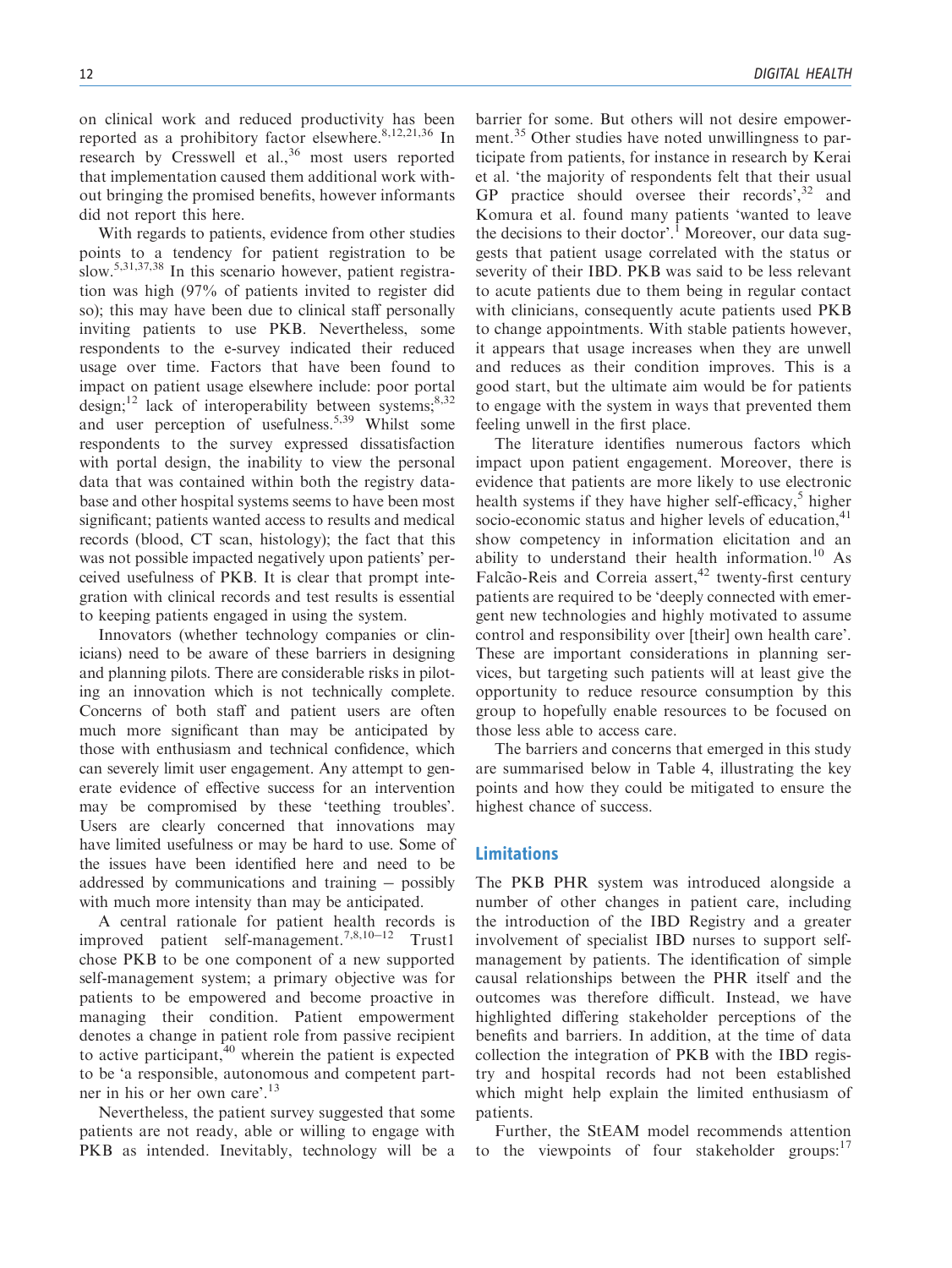Table 4. Summary of barriers and concerns of users.

| Barriers and concerns                                                                                                      |                                                                                                                                                                                                                                                                                                                                                                     |                                                                                                                                                               |
|----------------------------------------------------------------------------------------------------------------------------|---------------------------------------------------------------------------------------------------------------------------------------------------------------------------------------------------------------------------------------------------------------------------------------------------------------------------------------------------------------------|---------------------------------------------------------------------------------------------------------------------------------------------------------------|
| Data security                                                                                                              | User reluctance to engage                                                                                                                                                                                                                                                                                                                                           | Limited access to full record                                                                                                                                 |
| • Privacy, confidentiality of personal<br>data.<br>• Concerns that data could be 'hacked'<br>and shared (e.g. with press). | • Several separate concerns<br>$\bigcirc$ Will create further work (staff)<br>$\bigcirc$ Will be difficult to use (staff and patients)<br>$\bigcirc$ Not perceived as providing value.<br>• Limited engagement, using only basic features of<br>the system (Trust2).<br>• Deeper underlying concerns by patients not<br>wishing to self-manage or to be in control. | • Only able to see limited data, largely<br>own-entered.<br>• Users discontinue use of system as do<br>not find anything they have not entered<br>themselves. |
| Mitigation                                                                                                                 |                                                                                                                                                                                                                                                                                                                                                                     |                                                                                                                                                               |
| • Confirm and communicate that safe-<br>guards are in place and that no inci-<br>dents have occurred.                      | • Engage staff and patients more fully in intervention<br>design and development.<br>• Develop understanding of which patients most<br>likely to benefit. Ongoing training and communi-<br>cations for staff and patients.                                                                                                                                          | • Complete technical development fully<br>before deployment.                                                                                                  |

professional users, patient users (user stakeholders), organisational management and technology supplier (economic stakeholders) yet in this study we engaged only with user stakeholders. Fewer interviews than hoped were conducted with clinical stakeholders, particularly senior clinicians who had other priorities at the time of study. In addition, the response rate to the e-survey was disappointing. Consequently there are data limitations in this study and we could not make statements with statistical confidence. Further research is now needed to understand better the perspectives of patient users and whether and how the PKB PHR system is utilised differently by different types of patient; this would assist in targeting the PKB PHR system at patients most likely to engage and benefit.

## Conclusion

This case study has highlighted clinician perceived benefits achieved through usage of a patient held PHR system, as part of a more complex intervention to support self-management of IBD. Identified benefits were: more optimal use of hospital resources; improved two-way communications; increased confidence and self-management amongst stable patients.

A central aim of the new patient management system was to improve patient self-management; clinical informants at Trust1 believed this process had begun. However, identified benefits cannot be easily ascribed directly to the PKB PHR system in the clinical context due to the complex nature of the intervention and the limitations of data collection and metrics in place. Nevertheless, the PKB PHR system is an important cog in a wheel that supports patient empowerment and ultimately should reduce pressures on the system, enabling resources to be deployed more effectively and reduce waiting times elsewhere.

Notwithstanding, only some of the benefits identified by clinical staff were corroborated by patient feedback; indeed many patients contradicted clinician opinion on the benefits of a number of PKB features. In both Trusts surveyed the system was not considered to have achieved its full potential. Barriers were data security and privacy concerns, lack of data integration with core systems, stakeholder reluctance to engage and some usability issues with the software. The use of PHRs to change behaviours and improve self-management is thought to be further limited by patient choices, attitudes and capabilities. However, for those for whom it is suitable it can be revolutionary.

Three generic recommendations follow: (1) information security, confidentiality and governance procedures need to be not only in place, but communicated clearly as such to all users. (2) Engagement with all users, but particularly patients, needs to include much more training and communications of the benefits. (3) Integrate fully with other hospital systems before rolling out – although we note that this is often in tension with project timescales and deadlines.

This study has nevertheless shown that PHRs offer significant potential as a component of a welldesigned service to support self-management. The evidence from both professional and some patient users is that providing a digital connection to healthcare can enable patients to live a more normal life, to travel and go on holiday, to understand their condition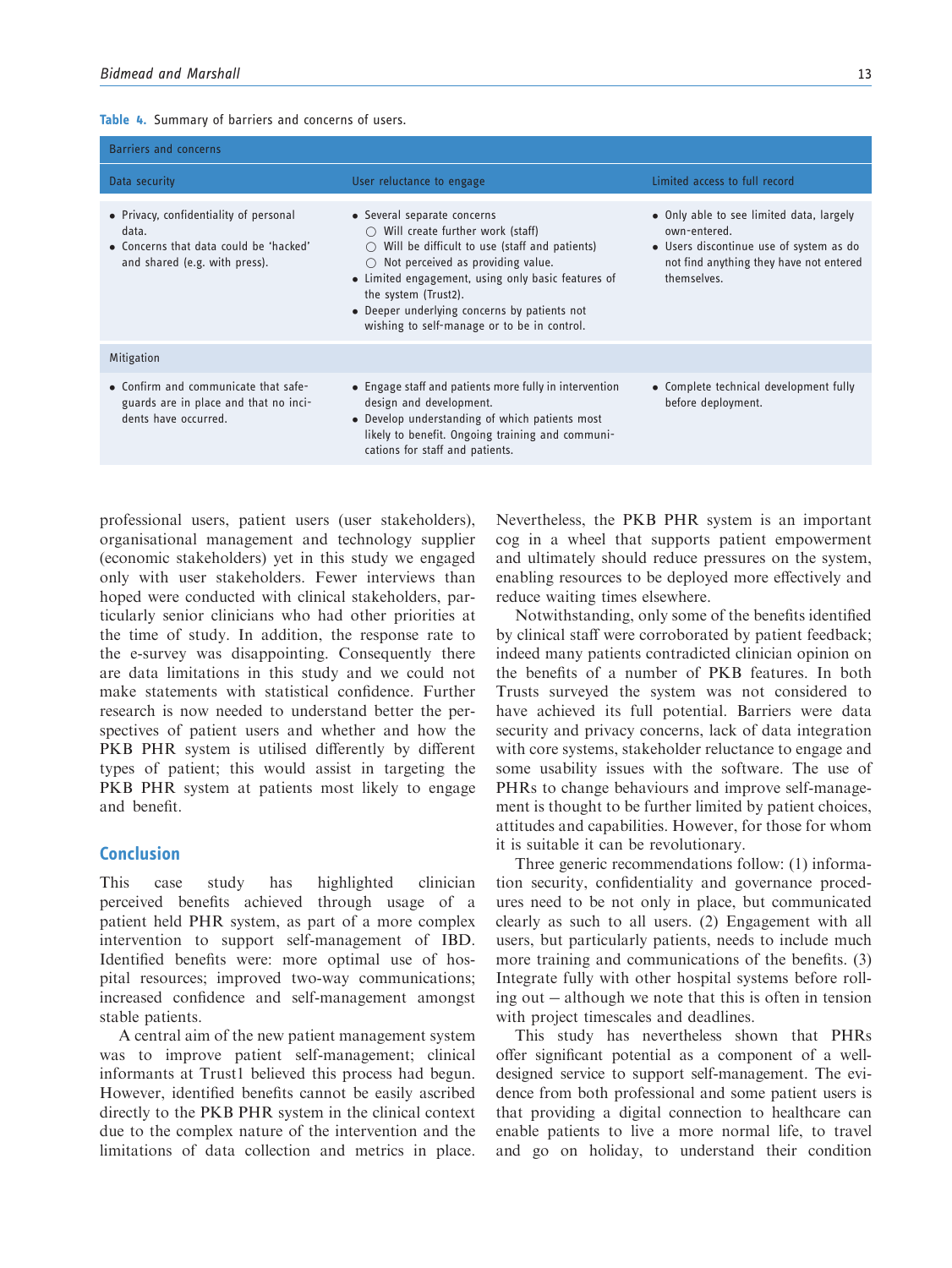better and to get more appropriate, timely clinical advice. The long term benefits to the health service of reducing hospital outpatient appointments and in transferring care from consultants to specialist nurses is clear.

**Acknowledgements:** In developing the ideas presented here we received helpful input from Christopher Heginbotham OBE FRSPH, visiting Professorship at the University of Cumbria. We thank contributors from Trust1 and Trust2 for their input. We also thank the reviewers for their useful and constructive comments of earlier versions of this paper.

Contributorship: Both authors researched literature and conceived the study. Both authors undertook qualitative interviews and site visits. EB was involved in protocol development, securing approval from Trust1, survey development and distribution, and data analysis. EB wrote the first draft of the manuscript. Both authors reviewed and edited the manuscript and approved the final version of the manuscript.

Declaration of Conflicting Interests: The author(s) declared no potential conflicts of interest with respect to the research, authorship, and/or publication of this article.

**Ethical approval:** Ethical approval was not required; the study was approved by Trust1 as a service evaluation, with an agreed protocol for access to staff and anonymised patients.

**Funding:** The author(s) disclosed receipt of the following financial support for the research, authorship, and/or publication of this article: This work was supported by Patients Know Best, Ltd. Registered in England and Wales Number: 6517382. Individuals at Patients Know Best commented on draft versions of this paper but final editorial decisions rested with the authors.

#### Guarantor: AM

Peer review: This manuscript was reviewed by Paul Wicks, PatientsLikeMe and one other reviewer who has chosen to remain anonymous.

Supplemental material: The online supplementary material is available at [http://dhj.sagepub.com/](http://dhj.sagepub.com/supplemental) [supplemental](http://dhj.sagepub.com/supplemental).

#### **References**

- 1. Komura K, et al. Patient-perceived usefulness and practical obstacles of patient-held records for cancer patients in Japan: OPTIM study. J Palliat Med 2013; 27: 179-184.
- 2. Kelsey T. Urgent action on a digital NHS is a moral imperative. Health Service Journal, 1 September, [www.](www.hsj.co.uk/comment/kelsey-urgent-action-on-a-digital-nhs-is-a-moral-imperative/5089831.article) [hsj.co.uk/comment/kelsey-urgent-action-on-a-digital-nhs](www.hsj.co.uk/comment/kelsey-urgent-action-on-a-digital-nhs-is-a-moral-imperative/5089831.article)[is-a-moral-imperative/5089831.article](www.hsj.co.uk/comment/kelsey-urgent-action-on-a-digital-nhs-is-a-moral-imperative/5089831.article) (2015, accessed 13 October 2015).
- 3. National Information Board and Department for Health. Personalised health and care 2020: using data and technology to transform outcomes for patients and citizens. A framework for action, [www.gov.uk/government/uploads/](www.gov.uk/government/uploads/system/uploads/attachment_data/file/384650/NIB_Report.pdf) [system/uploads/attachment\\_data/file/384650/NIB\\_Repo](www.gov.uk/government/uploads/system/uploads/attachment_data/file/384650/NIB_Report.pdf) [rt.pdf](www.gov.uk/government/uploads/system/uploads/attachment_data/file/384650/NIB_Report.pdf) (2014, accessed 14 October 2015).
- 4. Kensing F. Personal health records. In: Mantas J, et al. (eds) Quality of life through quality of information. Amsterdam: IOS Press, 2012, pp. 9-13.
- 5. Agarwal R, et al. If we offer it, will they accept? Factors affecting patient use intentions of personal health records and secure messaging. J Med Internet Res 2013; 15: e43.
- 6. Lehnbom EC, Brien JE and McLachlan AJ. Knowledge and attitudes regarding the personally controlled electronic health record: an Australian national survey. Intern Med J 2014; 44: 406-409.
- 7. Van der Vaart R, et al. Giving rheumatology patients online home access to their electronic medical record (EMR): advantages, drawbacks and preconditions according to care providers. Rheumatol Int 2013; 33: 2405-2410.
- 8. Etzioni A. Personal health records: why good ideas sometimes languish. Issues Sci Technol 2010; 26: 59-66.
- 9. Logue MD and Effken JA. Validating the personal health records adoption model using a modified e-Delphi. J Adv Nurs 2013; 69: 685-696.
- 10. Alpay L, Van der Boog P and Dumaij A. An empowerment-based approach to developing innovative e-health tools for self-management. Health Inf J 2011; 17: 247-255.
- 11. Bourgeois FC, et al. MyChildren's: integration of a personally controlled health record with a tethered patient portal for a pediatric and adolescent population. In: AMIA 2009 symposium proceedings, [www.ncbi.nlm.nih.](www.ncbi.nlm.nih.gov/pmc/articles/PMC2815447/?reportclassic) [gov/pmc/articles/PMC2815447/?report](www.ncbi.nlm.nih.gov/pmc/articles/PMC2815447/?reportclassic)=[classic](www.ncbi.nlm.nih.gov/pmc/articles/PMC2815447/?reportclassic) (2009, accessed 14 October 2015).
- 12. Kruse CS, et al. Patient and provider attitudes toward the use of patient portals for the management of chronic disease: a systematic review. J Med Internet Res 2015; 17: e40.
- 13. Ammenwerth E, Schnell-Inderst P and Hoerbst A. Patient empowerment by electronic health records: First results of a systematic review on the benefit of patient portals. In: e-Health across borders without boundaries, proceedings of the EFMI special topic conference (ed Stoicu-Tivadar L, et al), Laško, Slovenia, 14-15 April 2011, pp.63-67. Amsterdam: IOS Press.
- 14. IBD Registry,<http://ibdregistry.org.uk/> (2016, accessed 29 March 2016).
- 15. IBD Standards,<www.ibdstandards.org.uk/> (2016, accessed 29 March 2016).
- 16. National Institute for Health and Care Excellence (NICE). Faecal calprotectin diagnostic tests for inflammatory diseases of the bowel, [www.nice.org.uk/guidance/](www.nice.org.uk/guidance/dg11) [dg11](www.nice.org.uk/guidance/dg11) (2013, accessed 29 March 2016).
- 17. Marshall A. Designing telemedicine apps that health commissioners will adopt. In: Proceedings of the 14th conference of the open innovations association (FRUCT), Espoo, Finland, 11-15 November 2013, pp.63-68. IEEE.
- 18. Eysenbach G. Improving the quality of web surveys: the Checklist for Reporting Results of Internet E-Surveys (CHERRIES). J Med Internet Res 2004; 6: e34.
- 19. Bristol Online Surveys. The online survey tool designed for academic research, education and public sector organisations,<www.onlinesurveys.ac.uk/> (2016, accessed 29 March 2016).